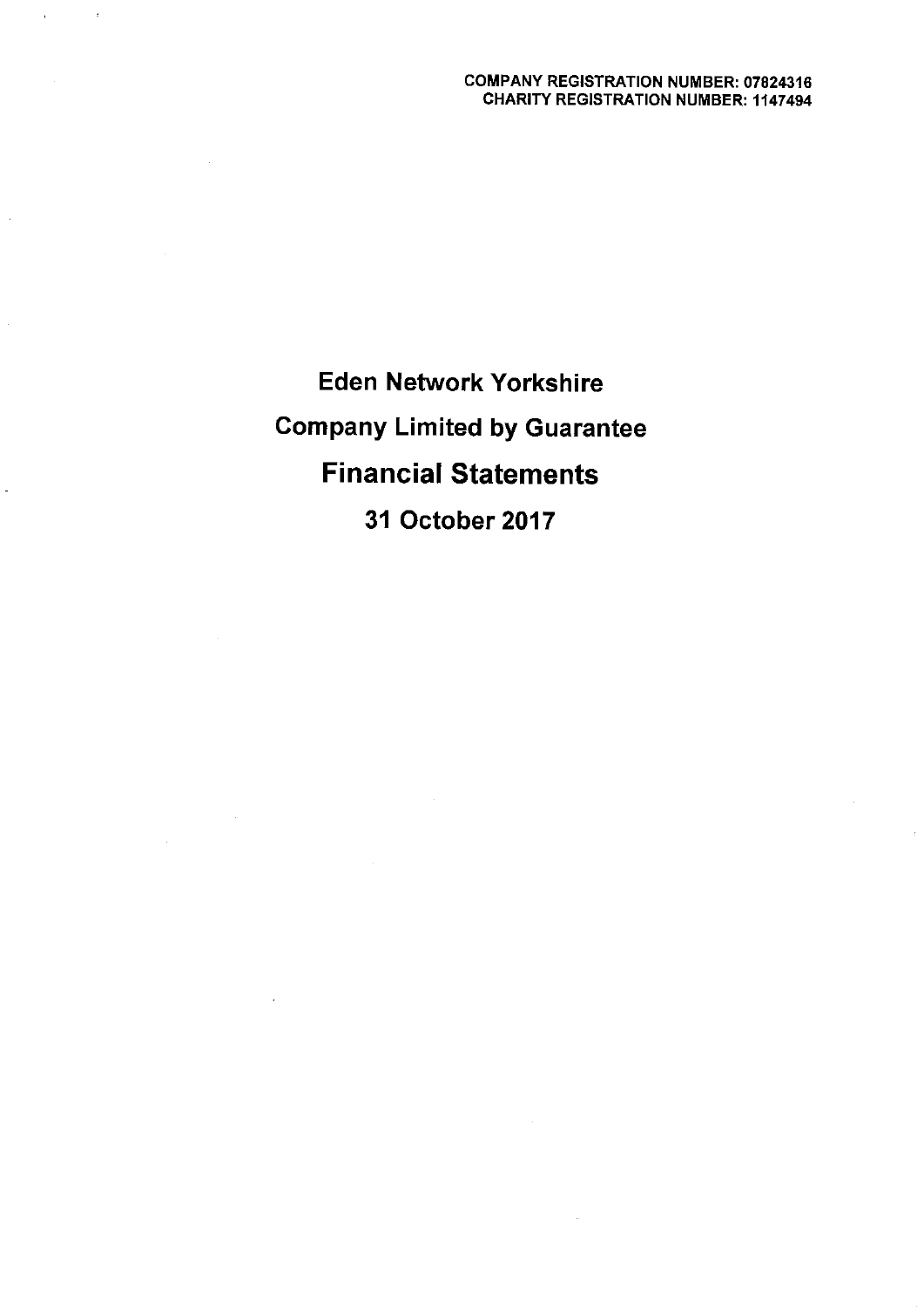$\hat{\mathcal{A}}$ 

 $\mathcal{A}$ 

## Company Limited by Guarantee

# Trustees' Annual Report (Incorporating the Director's Report)

## Year ended 31 October 2017

The trustees, who are also the directors for the purposes of company law, present their report and the unaudited financial statements of the charity for the year ended 31 October 2017.

### Reference and administrative details

| Registered charity name              | Eden Network Yorkshire                                                                     |
|--------------------------------------|--------------------------------------------------------------------------------------------|
| Charity registration number          | 1147494                                                                                    |
| Company registration number 07824316 |                                                                                            |
| <b>Registered office</b>             | Lancaster House<br>Harper Road<br>Sharston Industrial Area<br>Manchester<br><b>M22 4RG</b> |
| Principal office                     | St Thomas Church<br>Narin Street<br>Sheffield<br>South Yorkshire<br>S10 1UL                |
| The trustees                         | Rev M Woodhead<br>S J Ward<br>A Hawthorne                                                  |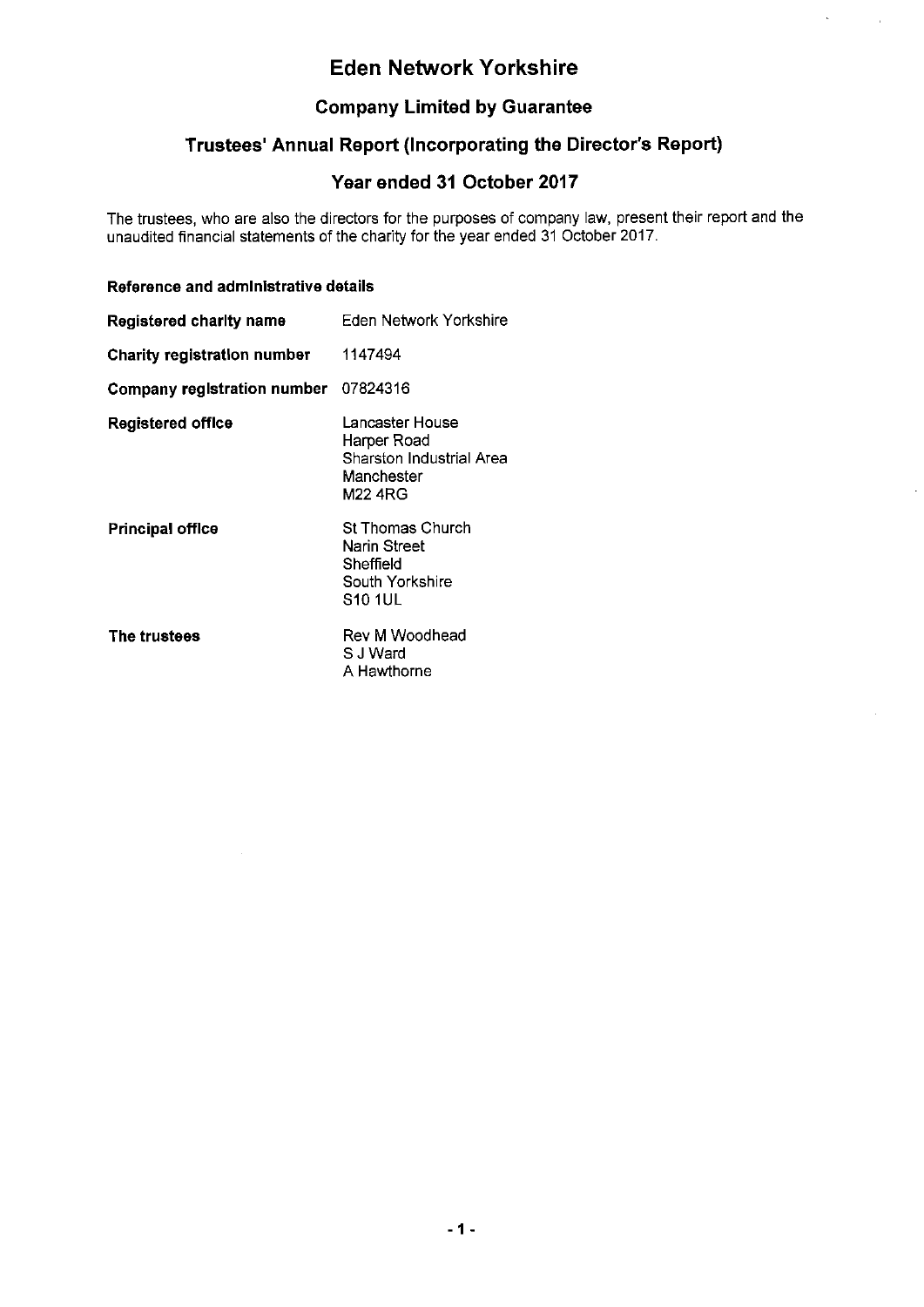### Company Limited by Guarantee

## Trustees' Annual Report (Incorporating the Director's Report) (continued)

### Year ended 31 October 2017

### Objectives and actlvltles

The trustees confirm that they have complied with the duty in Section 4 of the Charities Act 2006 to have due regard for the Charity Commission's guidance on public benefit.

#### 1. Education

To advance education and training within socially and economically disadvantaged communities of Yorkshire (the areas of benefit).

#### 2. Young People

To help young people within the areas of benefit, especially but not exclusively through leisure time activities, so as to develop their capabilities that they may grow to full maturity as individuals and members of society.

#### 3. Relialon

To advance, communicate, explain and demonstrate the Christian faith within the areas of benefit in accordance with the basis of faith.

#### 4. Poverty

To relieve poverty and sickness and promote and protect good health of people living in the area of benefit.

#### 5. Community Capacity Building

To develop the capacity and skills of the residents of the areas of benefit in such a way that they are better able to identify, and help meet, their needs and to participate more fully in society.

#### 6. Promotion of Social inclusion

To promote social inclusion for the public benefit in the areas of benefit by preventing people from becoming social excluded, relieving the needs of those people who are socially excluded and assisting them to integrate into society.

For the purpose of this clause 'socially excluded' means being excluded from society, or parts of society, as a result of one or more of the following factors: unemployment, financial hardship, young or old age, ill health (physical or mental),

substance abuse or dependency including alcohol and drugs, discrimination on the grounds of sex, race, disability, ethnic origin, religion, belief, creed, sexual orientation or gender reassignment, poor educational or skills attainment, relationships and family breakdown, poor housing (that is housing that does not meet basic habitable standards, crime (either as a victim of crime or as an offender rehabilitating into society).

### T. Other

To promote such other charitable purposes for the benefit of the residents of the areas of benefit in such a way as the trustees shall think fit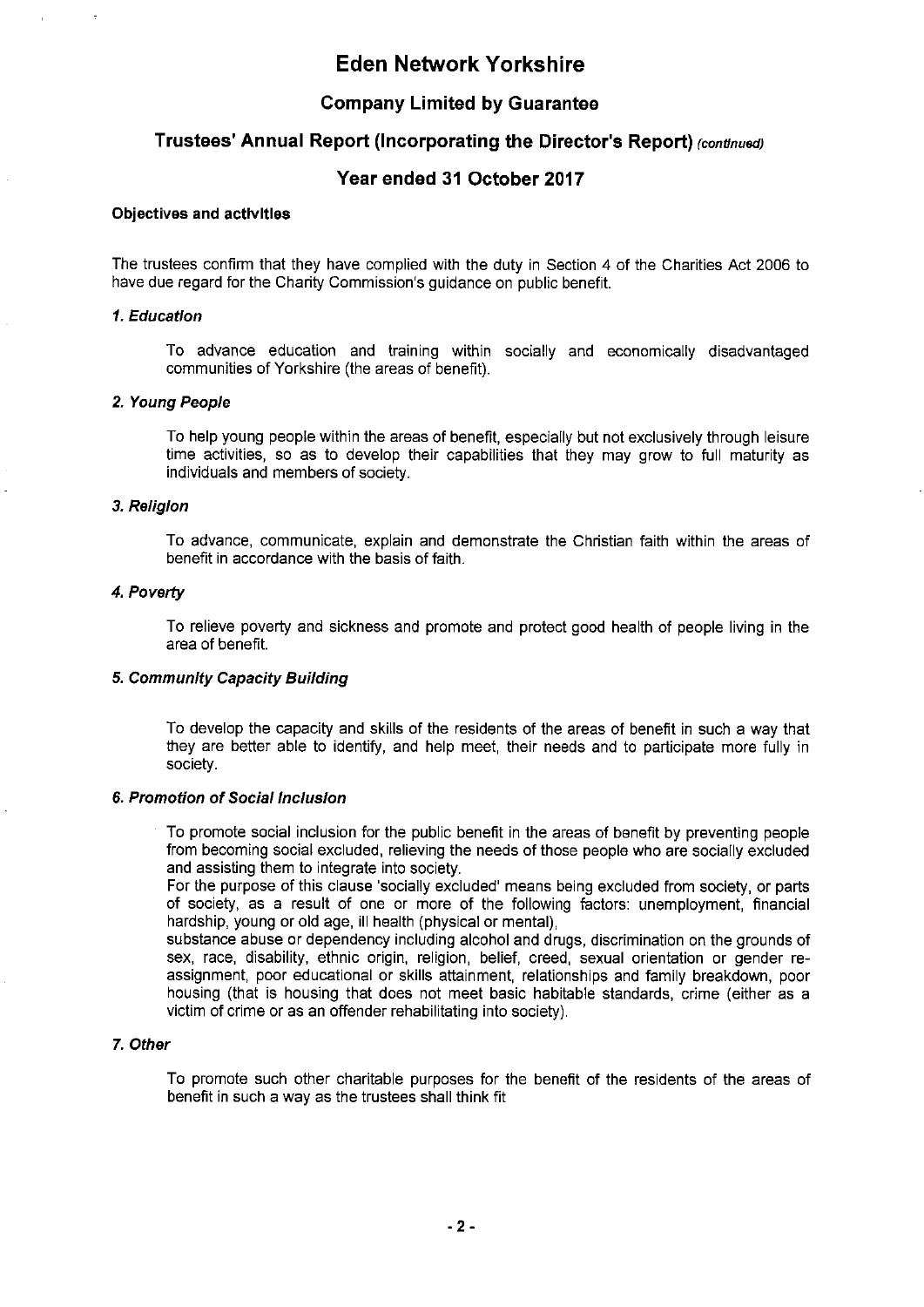## Company Limited by Guarantee

## Trustees' Annual Report (Incorporating the Director's Report) (continued)

## Year ended 31 October 2017

### Achievements and performance

Eden Network Yorkshire carried out activities necessary to meet its charitable objects by way of partnering with churches located in areas of deprivation statistically in the worst 10% according to the Indices of Multiple Deprivation. Recruiting team members from around the country to move to those areas and serve the community as volunteers.

Partnering with local churches, we presently have Eden Teams in the areas of Fir Vale, Wheatley, Buttershaw and Preston Road, Hull. We have a number of people interested in joining our teams as volunteer team members and we expect to see that developed further into the new financial year. We are

thrilled with the quality of people who are applying to move to our estates. We believe that they will be tremendous assets with their communities. Eight volunteers were added to our teams this financial year.

Recruitment continue to be a concern and remains the greatest threat to the growth of the Eden Network Yorkshire finances.

The board is also pleased to report a successful year of raising funds to support its charitable activities. The charity is in a stable and solvent position and the outlook is good for the future.

#### Flnanclal review

#### Review of the financial position at the end of the accounting period

Total income during the year was £47,546 (2016: £54,653).

Total expenditure amounted to £115,285 (2016: £42,388).

Overall a loss of F67,740 (2016 profit: F12,265) was made during the year, detailed breakdown of the income and expenditure forms part of the notes to the accounts.

#### Reserves Policy

The trustees have adopted a reserves policy which they consider appropriate to enable the charity to meet its developing commitments and obligations. To this end the charity policy is to retain funds equivalent to approximately <sup>1</sup> month's staff and administration costs.

#### Plans for future periods

VVe look to plant one Eden Team during the financial year to 31 October 2018. The community of West Bowling, Bradford has been selected as being a great location within which youth and Eden community work would commence. Partnership with St. Stephens has been identified and discussions are underway to form a new West Bowling Eden team.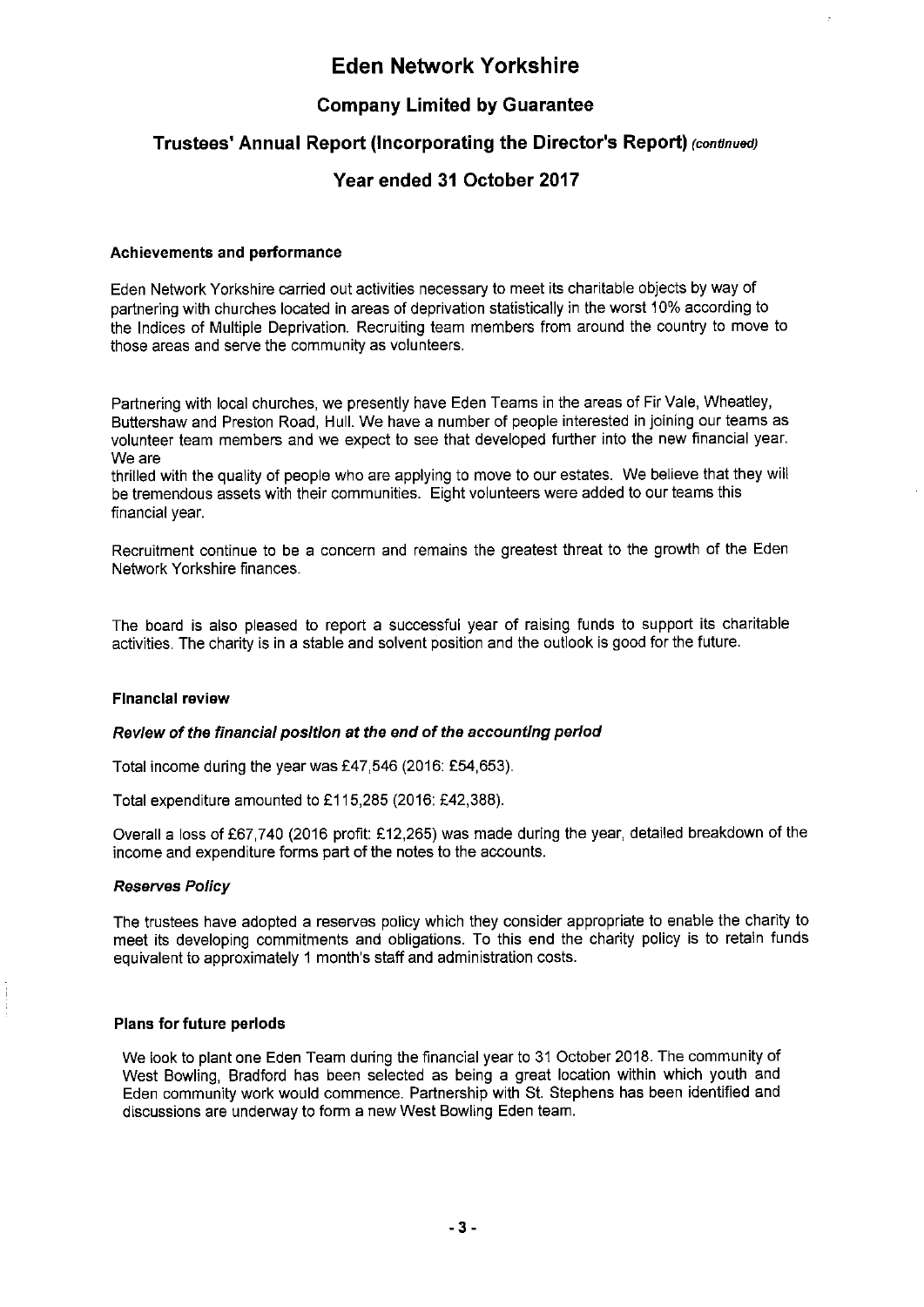### Company Limited by Guarantee

### Trustees' Annual Report (Incorporating the Director's Report) (continued)

### Year ended 31 October 2017

#### Structure, governance and management

Eden Network Yorkshire is a company limited by guarantee, incorporated on 26 October 2011, and granted charitable status on 29 March 2012. The Charitable Company is governed by its Memorandum and Articles of Association with its charitable objects as detailed on the Companies House website.

#### Risk Management

 $\mathfrak{c}$ 

The Directors continue to review and alleviate potential risks, in accordance with the guidance set out by the Charity Commission.

#### Small company provisions

This report has been prepared in accordance with the provisions applicable to companies entitled to the small companies exemption.

The trustees' annual report was approved on 26<sup>th</sup> July 2018 and signed on behalf of the board of trustees by:

Worl

S J Ward Trustee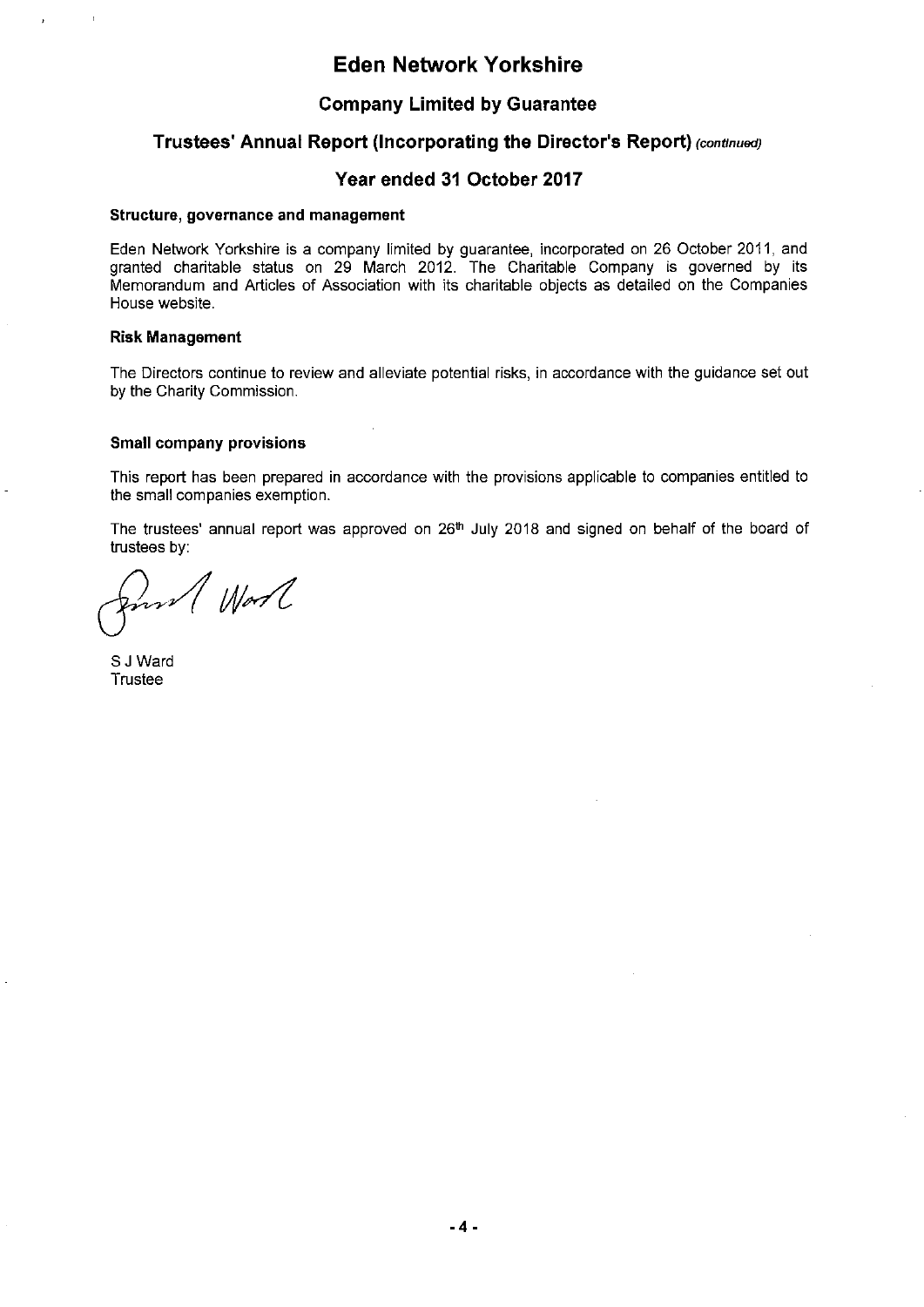# Company Limited by Guarantee

## Statement of Financial Activities (including income and expenditure account)

## Year ended 31 October 2017

|                                                                                                   |             | Unrestricted | 2017<br>Restricted |                         | 2016             |
|---------------------------------------------------------------------------------------------------|-------------|--------------|--------------------|-------------------------|------------------|
|                                                                                                   | <b>Note</b> | funds<br>£   | funds<br>£         | <b>Total funds</b><br>£ | Total funds<br>£ |
| Income and endowments                                                                             |             |              |                    |                         |                  |
| Donations and legacies                                                                            | 5           | 27 446       | 20,100             | 47,546                  | 54,653           |
| Total Income                                                                                      |             | 27 446       | 20,100             | 47.546                  | 54,653           |
| <b>Expenditure</b><br>Expenditure on raising funds:<br>Costs of raising donations and<br>legacies | 6           |              |                    |                         | 874              |
| Expenditure on charitable activities                                                              | 7,8         | 76,936       | 38,350             | 115,286                 | 41,514           |
| <b>Total expenditure</b>                                                                          |             | 76 935       | 38,350             | 115,285                 | 42,388           |
|                                                                                                   |             |              |                    |                         |                  |
| Net expenditure and net movement in<br>funds                                                      |             | (49, 490)    | (18, 250)          | (67, 740)               | 12,265           |
| <b>Reconciliation of funds</b>                                                                    |             |              |                    |                         |                  |
| Total funds brought forward                                                                       |             | 60,231       | 18,250             | 78,481                  | 66,216           |
| <b>Total funds carried forward</b>                                                                |             | 10.741       |                    | 10,741                  | 78,481           |

The statement of financial activities includes all gains and losses recognised in the year. All income and expenditure derive from continuing activities.

The notes on pages 7 to 11 form part of these financial statements.

 $\hat{\mathbf{A}}$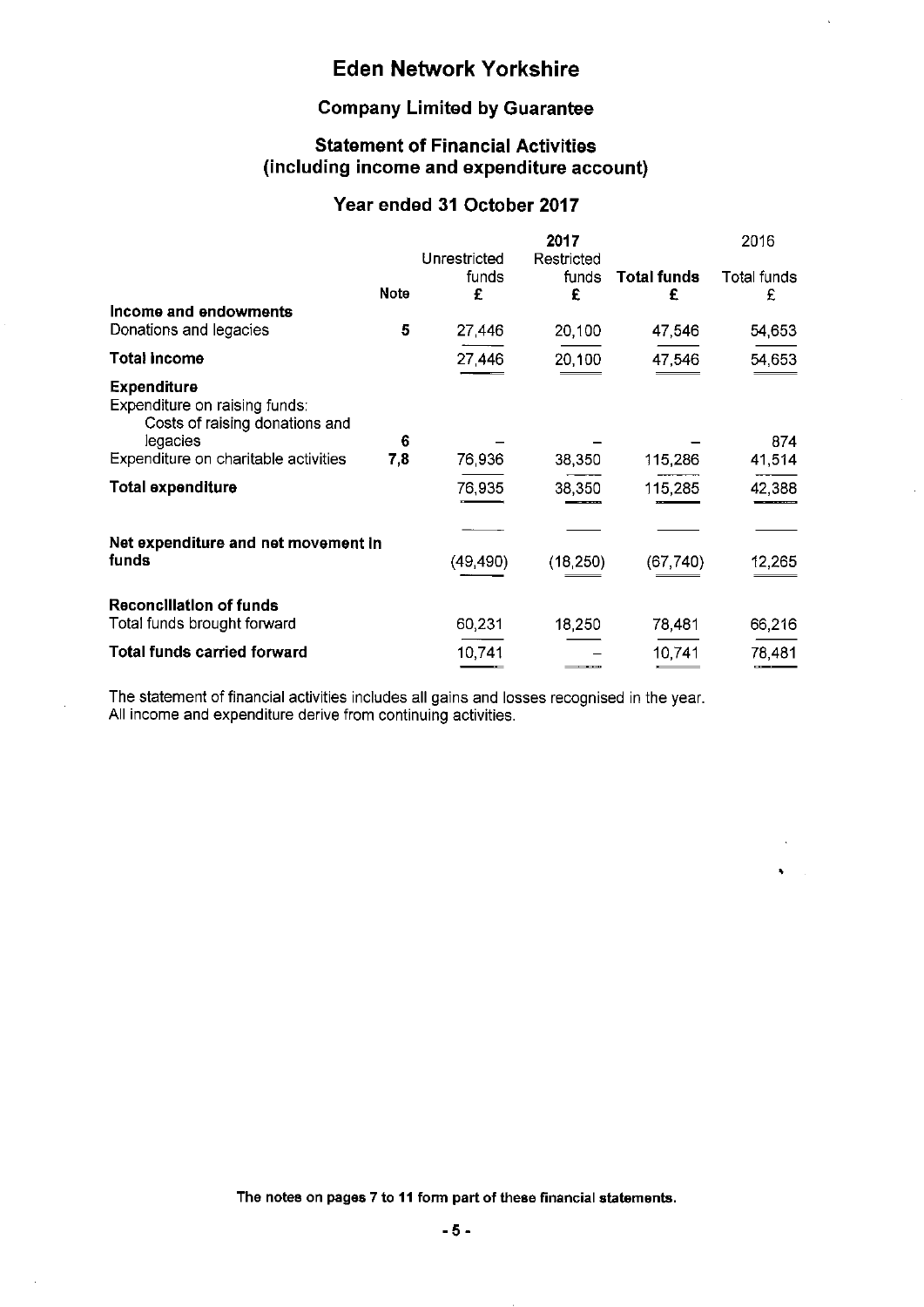### Company Limited by Guarantee

### Statement of Financial Position

### 31 October 2017

|                                                                     | <b>Note</b> | 2017<br>£       | 2016<br>£       |
|---------------------------------------------------------------------|-------------|-----------------|-----------------|
| <b>Current assets</b><br><b>Debtors</b><br>Cash at bank and in hand | 12          | 17,388<br>2,922 | 7,728<br>77,764 |
|                                                                     |             | 20,311          | 85,492          |
| Creditors: amounts falling due within one year                      | 13          | 9,570           | 7,011           |
| <b>Net current assets</b>                                           |             | 10,741          | 78,481          |
| <b>Total assets less current liabilities</b>                        |             | 10,741          | 78,481          |
| <b>Funds of the charity</b><br>Restricted funds                     |             |                 | 18,250          |
| Unrestricted funds                                                  |             | 10,741          | 60,231          |
| <b>Total charity funds</b>                                          | 14          | 10,741          | 78,481          |

For the year ending 31 October 2017 the charity was entitled to exemption from audit under section 477 of the Companies Act 2006 relating to small companies.

Directors' responsibilities:

- The members have not required the company to obtain an audit of its financial statements for the year in question in accordance with section 476;
- <sup>~</sup> The directors acknowledge their responsibilities for complying with the requirements of the Act with respect to accounting records and the preparation of financial statements.

These financial statements have been prepared in accordance with the provisions applicable to companies subject to the small companies' regime.

These financial statements were approved by the board of trustees and authorised for issue on 28 June 2018, and are signed on behalf of the board by

 $\Lambda$  on 2

6 J Ward **Trustee** 

Company registration number: 07824316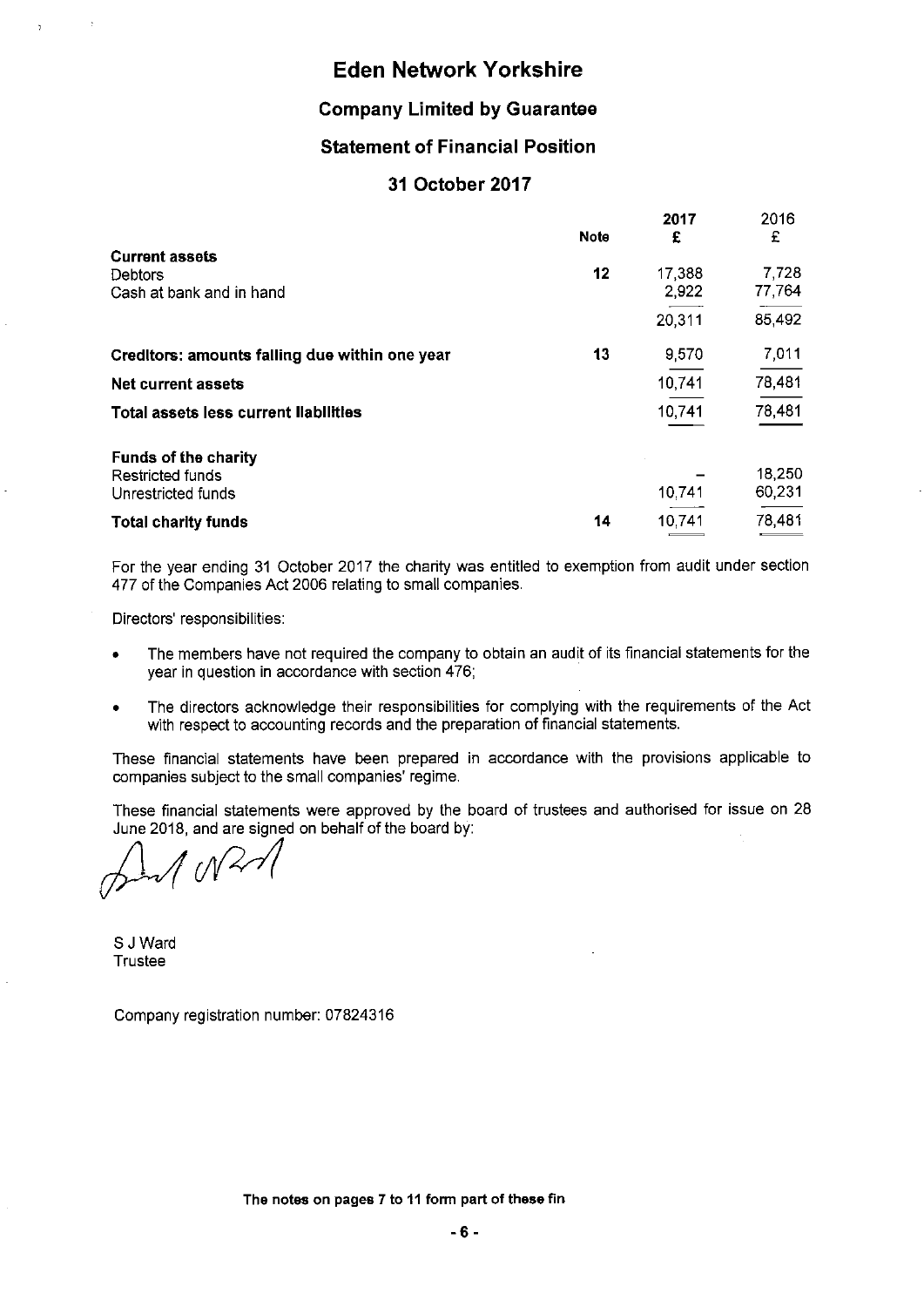### Company Limited by Guarantee

### Notes to the Financial Statements

### Year ended 31 October 2017

#### 1. General Information

The charity is a public benefit entity and a private company limited by guarantee, registered in England and Wales and a registered charity in England and Wales. The address of the registered office is Lancaster House, Harper Road, Sharston industrial Area, Manchester, M22 4RG.

#### 2. Statement of compliance

These financial statements have been prepared in compliance with FRS 102, 'The Financial Reporting Standard applicable in the UK and the Republic of Ireland', the Statement of Recommended Practice applicable to charities preparing their accounts in accordance with the Financial Reporting Standard applicable in the UK and Republic of Ireland (FRS 102) (Charities SORP (FRS 102)) and the Companies Act 2006.

#### 3. Accounting policies

#### Basis of preparation

The financial statements have been prepared on the historical cost basis, as modified by the revaluation of certain financial assets and liabilities and investment properties measured at fair value through income or expenditure where applicable.

The financial statements are prepared in sterling, which is the functional currency of the entity.

#### Going concern

There are no material uncertainties about the charity's ability to continue.

#### Fund accounting

Unrestricted funds are available for use at the discretion of the trustees to further any of the charity's purposes.

Designated funds are unrestricted funds earmarked by the trustees for particular future project or commitment.

Restricted funds are subjected to restrictions on their expenditure declared by the donor or through the terms of an appeal, and fall into one of two sub-classes: restricted income funds or endowment funds.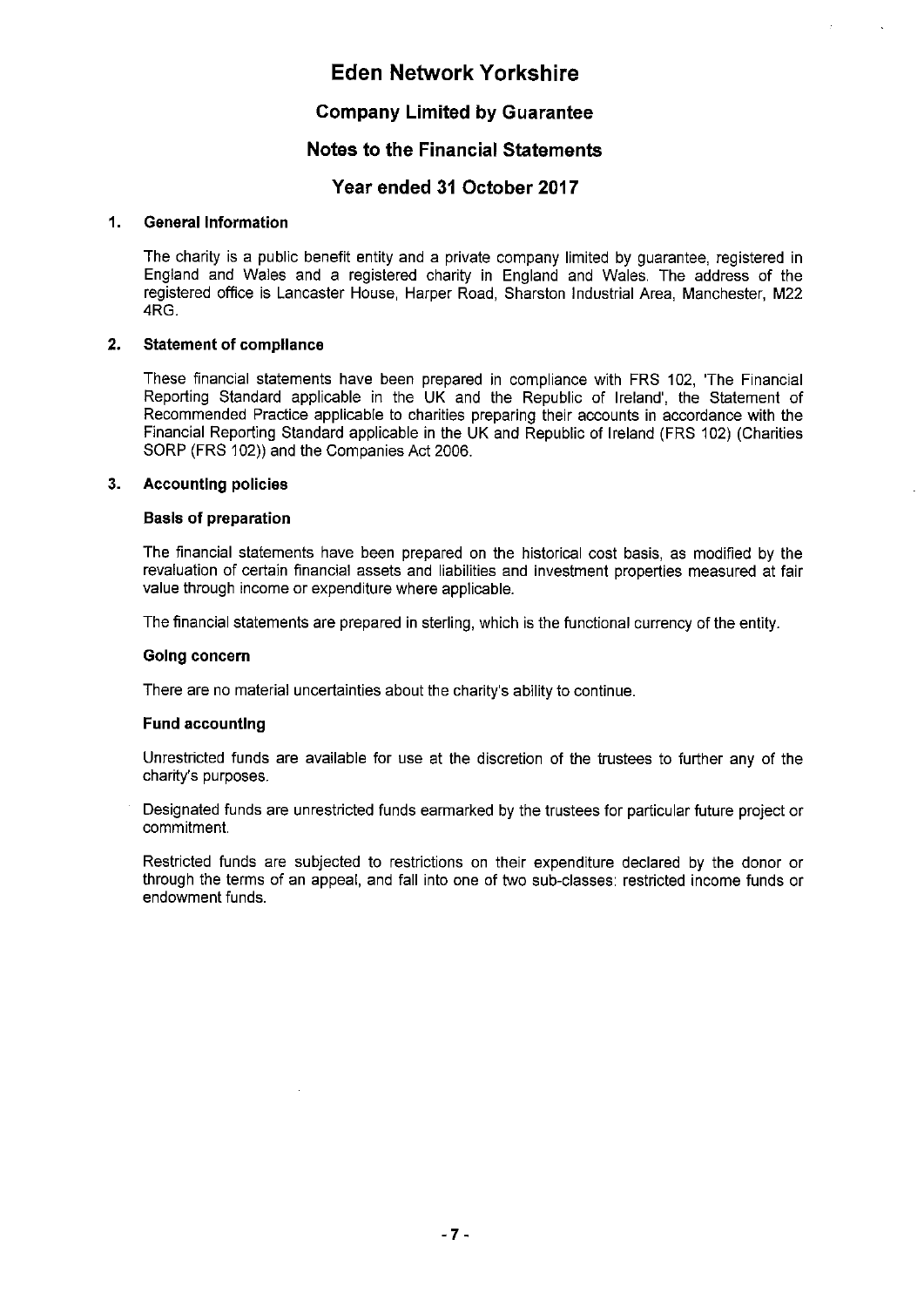## Company Limited by Guarantee

### Notes to the Financial Statements (continued)

## Year ended 31 October 2017

#### 3. Accounting policies (continued)

#### Incoming resources

All incoming resources are included in the statement of financial activities when entitlement has passed to the charity; it is probable that the economic benefits associated with the transaction will flow to the charity and the amount can be reliably measured. The following specific policies are applied to particular categories of income:

- income from donations or grants is recognised when there is evidence of entitlement to the gifi, receipt is probable and its amount can be measured reliably.
- legacy income is recognised when receipt is probable and entitlement is established.
- income from donated goods is measured at the fair value of the goods unless this is impractical to measure reliably, in which case the value is derived from the cost to the donor or the estimated resale value. Donated facilities and services are recognised in the accounts when received if the value can be reliably measured. No amounts are included for the contribution of general volunteers.
- <sup>~</sup> income from contracts for the supply of services is recognised with the delivery of the contracted service. This is classified as unrestricted funds unless there is a contractual requirement for it to be spent on a particular purpose and returned if unspent, in which case it may be regarded as restricted.

### Resources expended

Expenditure is recognised on an accruals basis as a liability is incurred. Expenditure includes any VAT which cannot be fully recovered, and is classified under headings of the statement of financial activities to which it relates:

- expenditure on raising funds includes the costs of all fundraising activities, events, noncharitable trading activities, and the sale of donated goods.
- expenditure on charitable activities includes all costs incurred by a charity in undertaking activities that further its charitable aims for the benefit of its beneficiaries, including those support costs and costs relating to the governance of the charity apportioned to charitable activities.
- other expenditure includes all expenditure that is neither related to raising funds for the charity nor part of its expenditure on charitable activities.

All costs are allocated to expenditure categories reflecting the use of the resource. Direct costs attributable to a single activity are allocated directly to that activity. Shared costs are apportioned between the activities they contribute to on a reasonable, justifiable and consistent basis.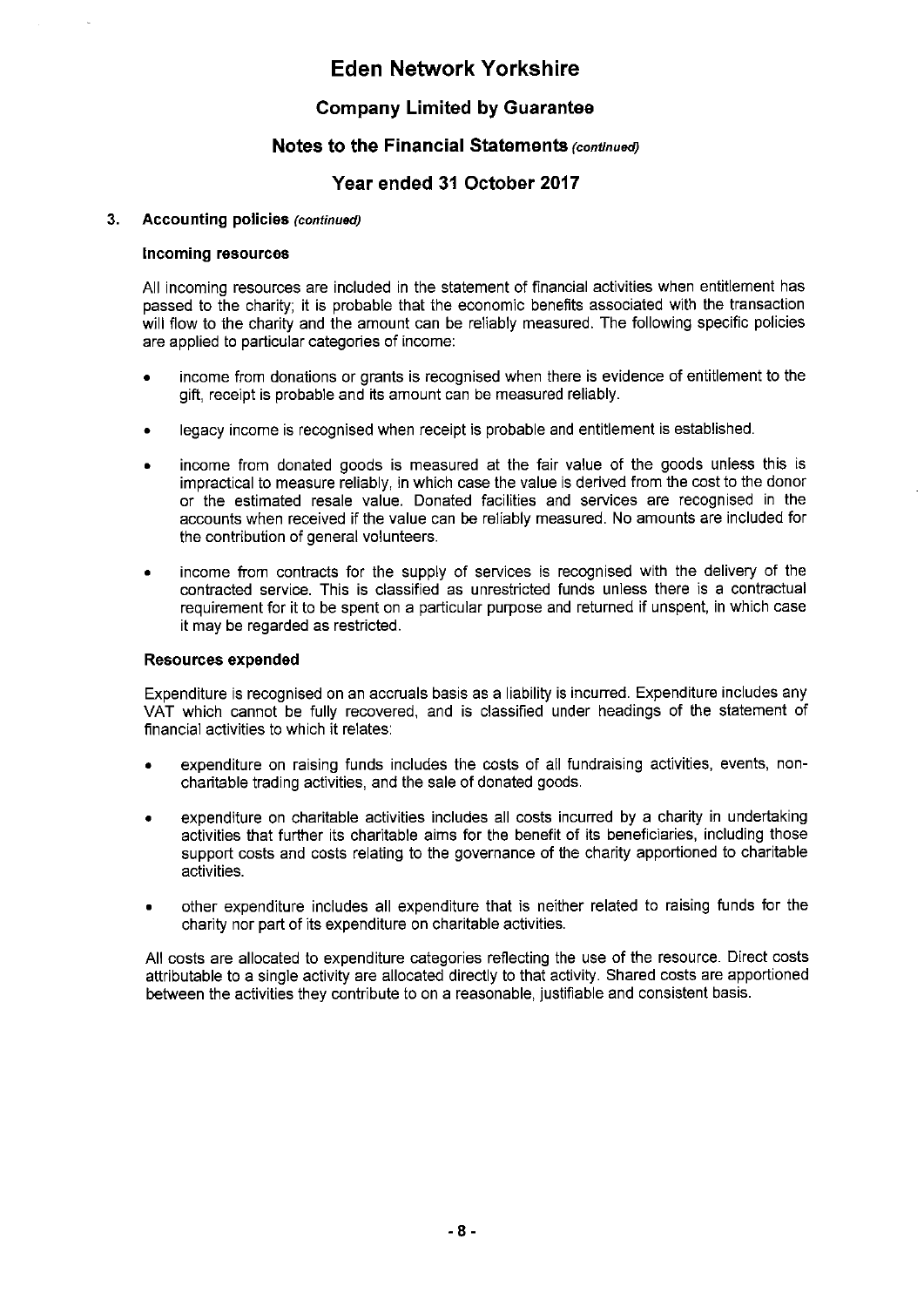## Company Limited by Guarantee

### Notes to the Financial Statements (continued)

## Year ended 31 October 2017

### 3. Accounting policies (continued)

### Financial instruments

A financial asset or a financial liability is recognised only when the entity becomes a party to the contractual provisions of the instrument. Basic financial instruments are initially recognised at the amount receivable or payable including any related transaction costs, unless the arrangement constitutes a financing transaction, where it is recognised at the present value of the future payments discounted at a market rate of interest for a similar debt instrument. Current assets and current liabilities are subsequently measured at the cash or other consideration expected to be paid or received and not discounted. Debt instruments are subsequently measured at amortised cost.

#### 4. Limited by guarantee

Each member of the Board of Trustees has undertaken to guarantee the Charity's debts to the sum of £10 each.

#### 5. Donations and legacies

|                                      | Unrestricted<br>Funds<br>£        | Funds<br>£                      | <b>Restricted Total Funds</b><br>2017<br>£ |
|--------------------------------------|-----------------------------------|---------------------------------|--------------------------------------------|
| <b>Donations</b><br>Voluntary Income | 27,446                            | 20,100                          | 47,546                                     |
|                                      | Unrestricted<br><b>Funds</b><br>£ | Restricted<br><b>Funds</b><br>£ | <b>Total Funds</b><br>2016<br>£            |
| <b>Donations</b><br>Voluntary Income | 34,653                            | 20,000                          | 54 653                                     |

Eden Network Yorkshire received donations via one-off gifts, regular standing orders and repeat gifts. A great deal of the charities funds were received from individuals. Throughout this financial year, some gifts were made direct to The Message Trust. These gifts were then transferred into the Eden Network Yorkshire's current account.

#### 6. Costs of raising donations and legacies

|                   |                          | Unrestricted Total Funds Unrestricted Total Funds |              |      |
|-------------------|--------------------------|---------------------------------------------------|--------------|------|
|                   | <b>Funds</b>             | 2017                                              | <b>Funds</b> | 2016 |
|                   |                          |                                                   |              |      |
| Fundraising costs | $\overline{\phantom{0}}$ | $\overline{\phantom{0}}$                          | 874          | 874  |
|                   |                          |                                                   |              |      |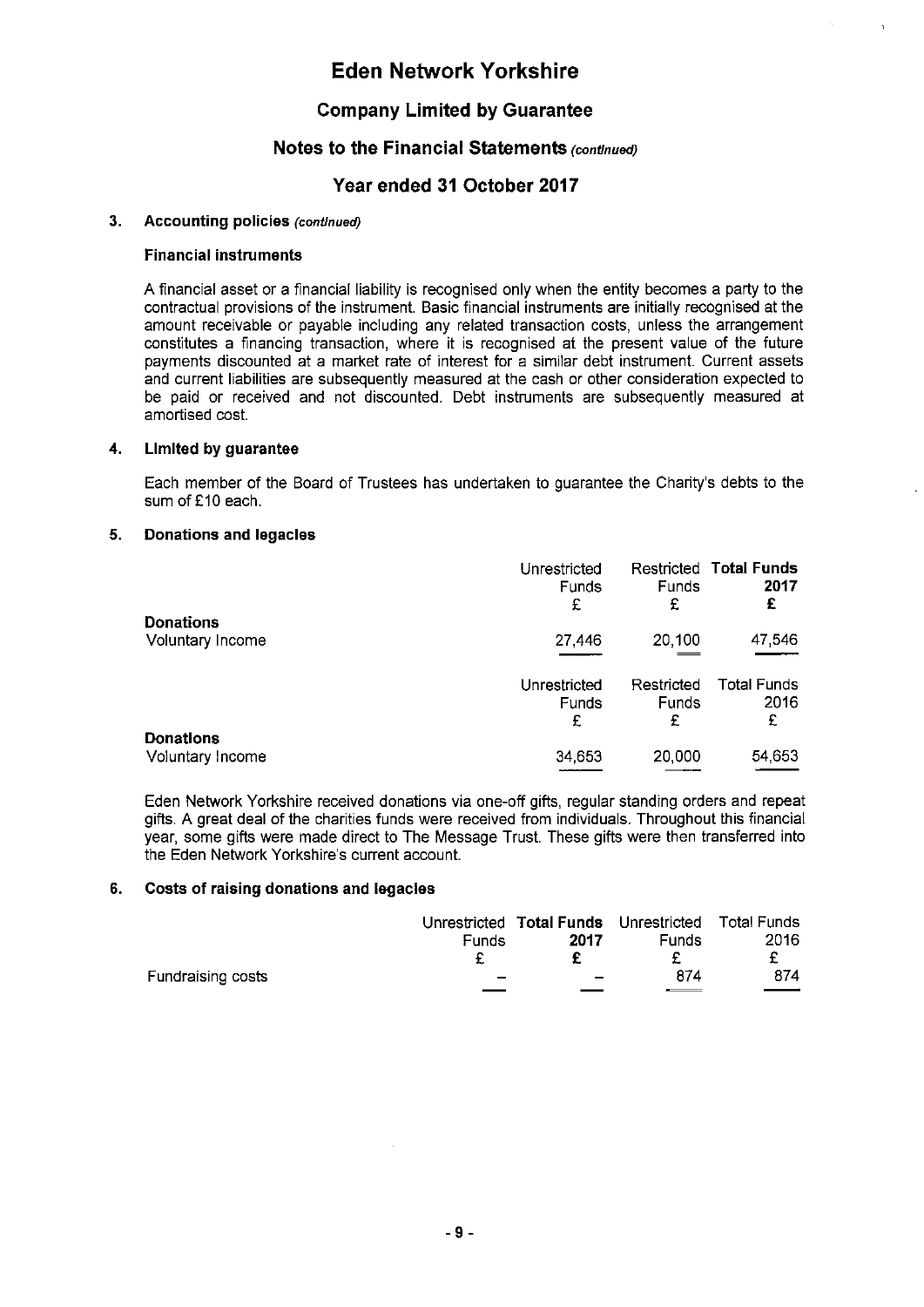## Company Limited by Guarantee

### Notes to the Financial Statements (continued)

### Year ended 31 October 2017

### 7. Expenditure on charitable activities by fund type

 $\sim 30-25$ 

 $\mathcal{L}$ 

|                     | Unrestricted | Restricted | <b>Total Funds</b> |
|---------------------|--------------|------------|--------------------|
|                     | Funds<br>£   | Funds<br>£ | 2017<br>£          |
| Charitable activity | 76 923       | 38,350     | 115,273            |
| Support costs       | 13           |            | 13                 |
|                     | 76,936       | 38.350     | 115,286            |
|                     | Unrestricted | Restricted | <b>Total Funds</b> |
|                     | Funds        | Funds      | 2016               |
|                     | £            | £          | £                  |
| Charitable activity | 32,751       | 8.750      | 41,501             |
| Support costs       | 13           |            | 13                 |
|                     | 32,764       | 8,750      | 41,514             |
|                     |              |            |                    |

### 8. Expenditure on charitable activities by activity type

|    | Charitable activity<br>Governance costs | <b>Activities</b><br>directly<br>24.443 | undertaken Grant funding<br>of activities<br>90,850 | Support<br>costs<br>£<br>13 | <b>Total funds</b><br>2017<br>£<br>115,273<br>13 | Total fund<br>2016<br>£<br>41,501<br>13 |
|----|-----------------------------------------|-----------------------------------------|-----------------------------------------------------|-----------------------------|--------------------------------------------------|-----------------------------------------|
|    |                                         | 24 443                                  | 90,850                                              | 13                          | 115,286                                          | 41,514                                  |
| 9. | <b>Analysis of grants</b>               |                                         |                                                     |                             |                                                  |                                         |

|                                   | 2017   | 2016 |
|-----------------------------------|--------|------|
|                                   | £      | £    |
| <b>Grants to institutions</b>     |        |      |
| <b>Grants to Network Partners</b> | 90,850 |      |
| Total grants                      | 90,850 |      |
|                                   |        |      |

### 10. Staff costs

| The total staff costs and employee benefits for the reporting period are analysed as follows: |      |      |  |  |
|-----------------------------------------------------------------------------------------------|------|------|--|--|
|                                                                                               | 2017 | 2016 |  |  |
|                                                                                               |      |      |  |  |
| Wages and salaries                                                                            |      |      |  |  |
|                                                                                               |      |      |  |  |

The average head count of employees during the year was Nil (2016: Nil).

No employee received employee benefits of more than F60,000 during the year (2016: Nil).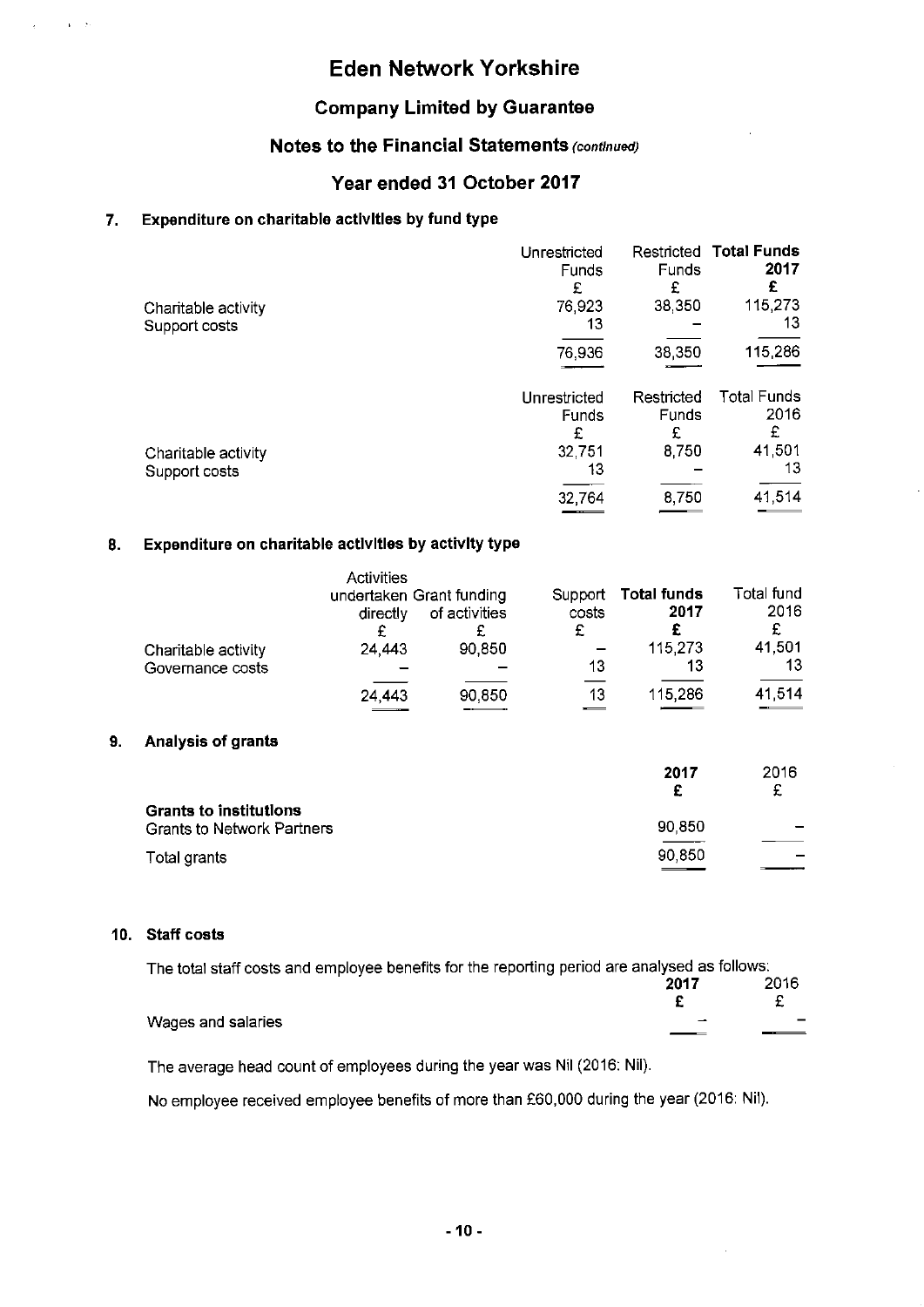$\mathcal{L}^{\text{max}}(\mathcal{L}^{\text{max}})$ 

 $\sim 3$ 

### Company Limited by Guarantee

### Notes to the Financial Statements (continued)

## Year ended 31 October 2017

### 11. Trustee remuneration and expenses

All Trustees / Directors give their time voluntary and are not expected to claim expenses. Board meetings are hosted by a Partner church who provide a meeting room and refreshments at no cost.

### 12. Debtors

|                                                    | 2017<br>£. | 2016<br>£    |
|----------------------------------------------------|------------|--------------|
| Trade debtors                                      | 17,388     | 7.728<br>___ |
| 13. Creditors: amounts falling due within one year |            | ----         |

|                 | 2017  | 2016                                   |
|-----------------|-------|----------------------------------------|
|                 |       | ∼                                      |
| Trade creditors | 192   |                                        |
| Tithe account   | 9.352 | 6.998                                  |
| Companies house | 26    | 13                                     |
|                 | 9,570 | 7 0 1 1                                |
|                 |       | $\overline{\phantom{iiiiiiiiiiiiiii}}$ |

### 14. Analysis of charitable funds

#### Unrestricted funds

|                           | At         |        |             | At         |
|---------------------------|------------|--------|-------------|------------|
|                           | 1 November |        |             | 31 October |
|                           | 2016       | Income | Expenditure | 2017       |
|                           | £          | £      | £           | £          |
| General funds             | 60,231     | 27,446 | (76.936)    | 10,741     |
|                           |            |        |             |            |
| <b>Restricted funds</b>   |            |        |             |            |
|                           | At         |        |             | At         |
|                           | 1 November |        |             | 31 October |
|                           | 2016       | Income | Expenditure | 2017       |
|                           | £          | £      |             | £          |
| <b>Eden Wheatly Grant</b> | 18,250     | 20,100 | (38, 350)   |            |
|                           |            |        |             |            |

### 15. Analysis of net assets between funds

|                                                     | Funds   | Unrestricted Total Funds<br>2017 | Total Funds<br>2016 |
|-----------------------------------------------------|---------|----------------------------------|---------------------|
| <b>Current assets</b><br>Creditors less than 1 year | £       | £                                | £                   |
|                                                     | 20,311  | 20,311                           | 85 492              |
|                                                     | (9,570) | (9,570)                          | (7,011)             |
| <b>Net assets</b>                                   | 10,741  | 10,741                           | 78,481              |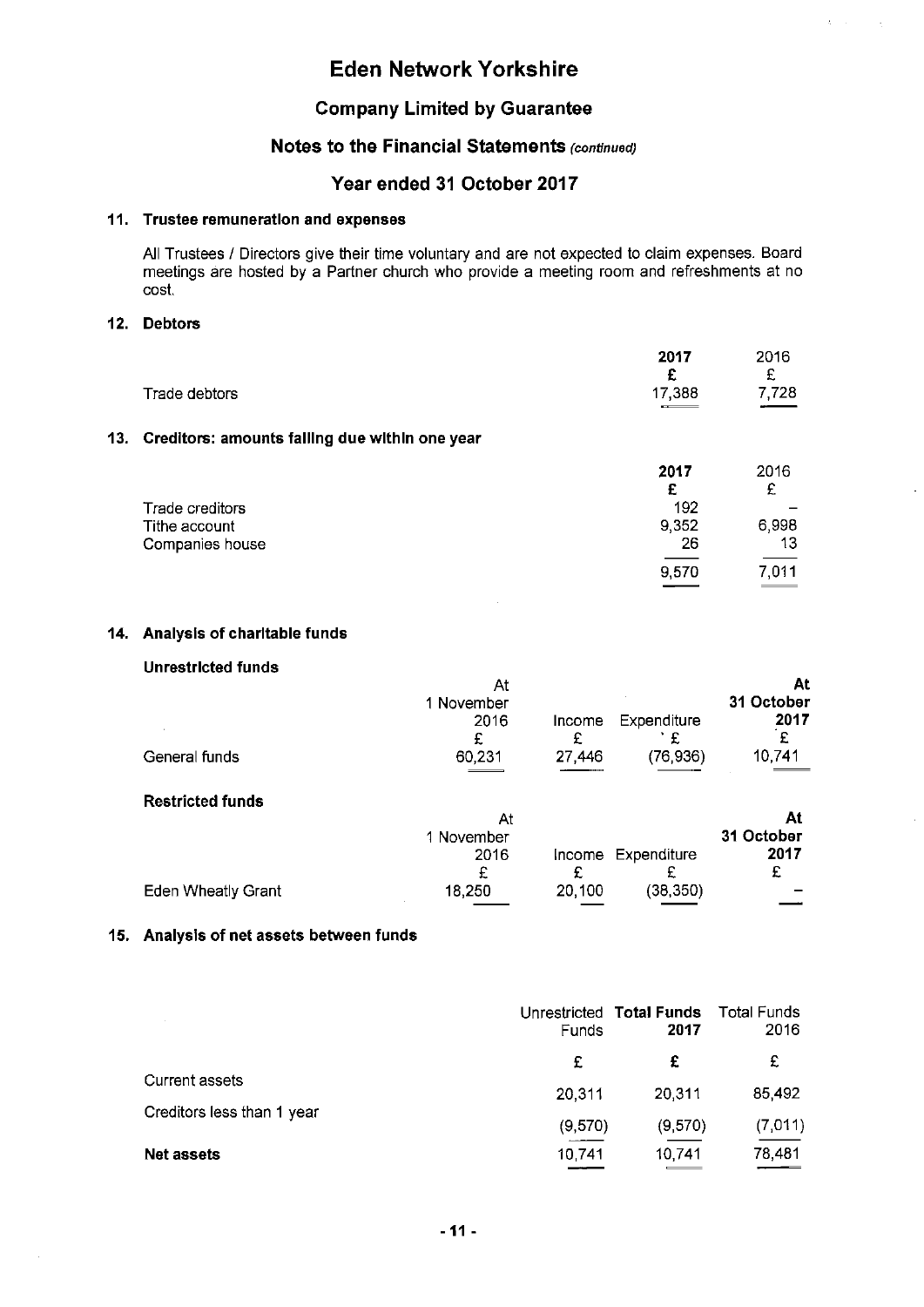### Independent examiner's report to the trustees of Eden Network Yorkshire

I report to the trustees on my examination of the accounts of the Eden Network Yorkshire for the year ended 31 October 2017.

### Responsibilities and basis of report

As the charity's trustees of the Company (and also its directors for the purposes of company law) you are responsible for the preparation of the accounts in accordance with the requirements of the Companies Act 2006 ('the 2006 Act').

Having satisfied myself that the accounts of the Company are not required to be audited under Part 16 of the 2006 Act and are eligible for independent examination, I report in respect of my examination of your charity's accounts as carried out under section 145 of the Charities Act 2011 ('the 2011 Act'). In carrying out my examination I have followed the Directions given by the Charity Commission under section  $145(5)$  (b) of the 2011 Act.

### Independent examiner's statement

I have completed my examination. I confirm that no material matters have come to my attention in connection with the examination giving me cause to believe that in any material respect:

1. accounting records were not kept in respect of the Company as required by section 386 of the 2006 Act; or

2. the accounts do not accord with those records; or

3. the accounts do not comply with the accounting requirements of section 396 of the 2006 Act other than any requirement that the accounts give a 'true and fair view which is not a matter considered as part of an independent examination; or

4. the accounts have not been prepared in accordance with the methods and principles of the Statement of Recommended Practice for accounting and reporting by charities [applicable to charities preparing their accounts in accordance with the Financial Reporting Standard applicable in the UK and Republic of Ireland (FRS 102)].

I have no concerns and have come across no other matters in connection with the examination to which attention should be drawn in this report in order to enable a proper understanding of the accounts to be reached.

Signed:

Name: Peter John Edwards ACA ACCA<br>Address: 31 Marynort Drive Timperley A Address: 31 Maryport Drive, Timperley, Altrincham, WA15 7NS<br>Date: 18 August 2018 18 August 2018